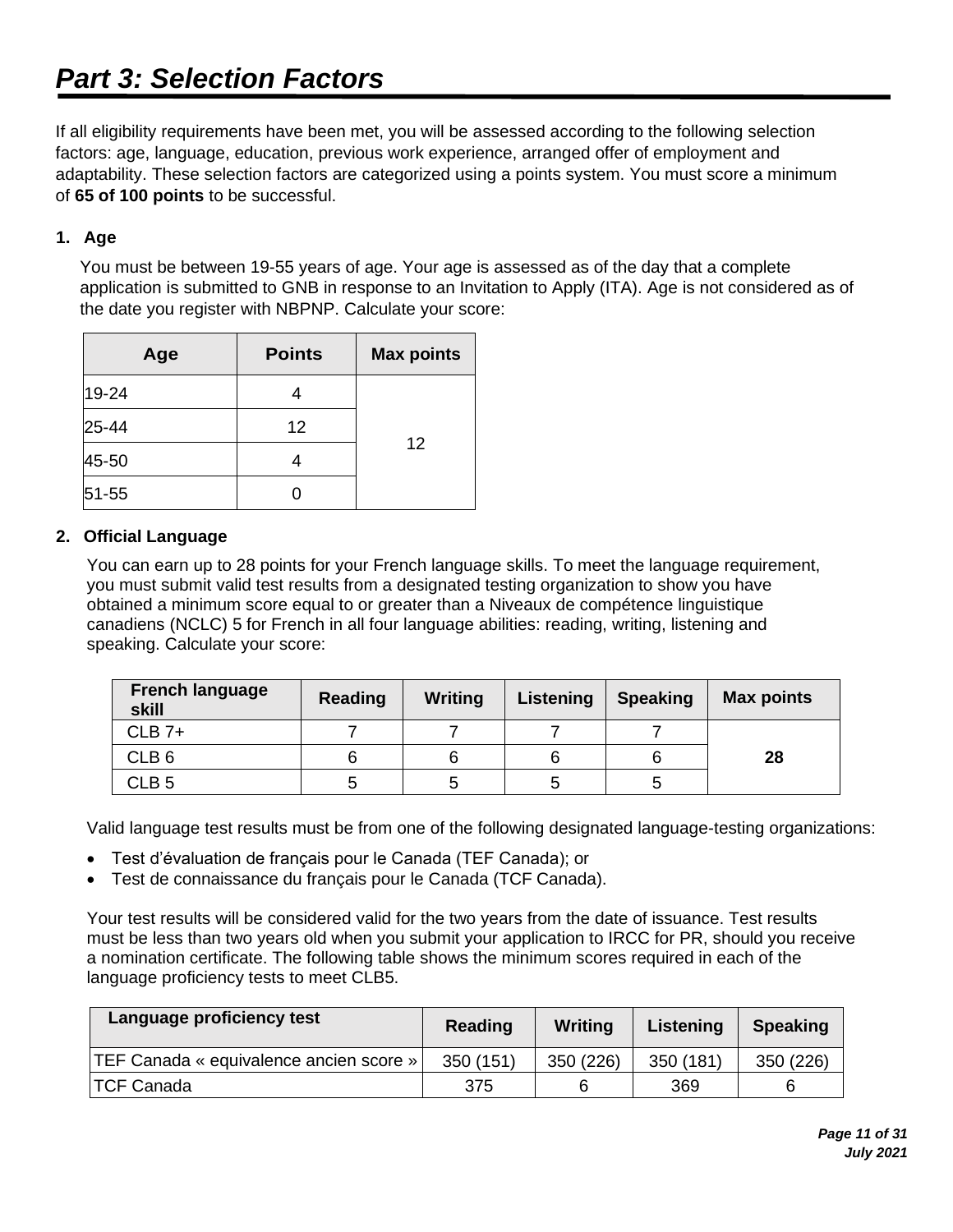For more information visit: [https://www.canada.ca/en/immigration-refugees](https://www.canada.ca/en/immigration-refugees-citizenship/corporate/publications-manuals/operational-bulletins-manuals/standard-requirements/language-requirements/test-equivalency-charts.html)[citizenship/corporate/publications-](https://www.canada.ca/en/immigration-refugees-citizenship/corporate/publications-manuals/operational-bulletins-manuals/standard-requirements/language-requirements/test-equivalency-charts.html) [manuals/operational-bulletins-manuals/standard](https://www.canada.ca/en/immigration-refugees-citizenship/corporate/publications-manuals/operational-bulletins-manuals/standard-requirements/language-requirements/test-equivalency-charts.html)[requirements/language-requirements/test-equivalency-](https://www.canada.ca/en/immigration-refugees-citizenship/corporate/publications-manuals/operational-bulletins-manuals/standard-requirements/language-requirements/test-equivalency-charts.html) [charts.html.](https://www.canada.ca/en/immigration-refugees-citizenship/corporate/publications-manuals/operational-bulletins-manuals/standard-requirements/language-requirements/test-equivalency-charts.html)

# **3. Education**

You must, at a minimum, have a Canadian secondary (high school) diploma or a foreign high school diploma equal to a Canadian credential.

| <b>Education - Canadian, or equivalent</b>                                                                                                                                                                                                                                                                 |    | Maximum |
|------------------------------------------------------------------------------------------------------------------------------------------------------------------------------------------------------------------------------------------------------------------------------------------------------------|----|---------|
| Doctoral level university degree (Ph.D.); Master's degree OR<br>professional degree needed to practice in a licensed profession. (For<br>"professional degree," the degree program must have been in:<br>medicine, veterinary medicine, dentistry, optometry, law, chiropractic<br>medicine, or pharmacy.) | 25 |         |
| Two or more certificates, degrees, diplomas or certificates from a<br>university, college, trade or technical school, or other accredited<br>institute. One must be for a program of at least three years.                                                                                                 | 22 |         |
| Bachelor's degree, or a three, or more year program at a university,<br>college, trade or technical school, or other accredited institute                                                                                                                                                                  | 21 | 25      |
| Two-year degree, diploma or certificate from a university, college,<br>trade or technical school, or other accredited institute                                                                                                                                                                            | 19 |         |
| One-year degree, diploma or certificate from a university, college,<br>trade or technical school, or other accredited institute                                                                                                                                                                            | 17 |         |
| Secondary diploma (high school graduation) from a high school (after<br>junior/middle school and before college, university or other formal<br>training                                                                                                                                                    | 15 |         |

If you were educated outside of Canada, you will need an Educational Credential Assessment (ECA) report from a recognized organization to show that your credential is valid and equal to a Canadian credential. If you already have an ECA report, it must be less than five years old when IRCC receives your PR application, should you receive a nomination certificate. You don't need an assessment for a Canadian degree, diploma or certificate.

To obtain an ECA Report, you must be assessed by an organization or a professional body designated by IRCC. They will give you a report that tells you what your education is equal to in Canada. Once you choose a designated organization or a professional body, they will tell you how to submit your documents to get your assessment. Designated organizations include:

- Comparative Education Service (CES)
- International Credential Assessment Service of Canada (ICAS)
- World Education Services (WES)
- International Qualifications Assessment Service (IQAS)
- International Credential Evaluation Service (ICES)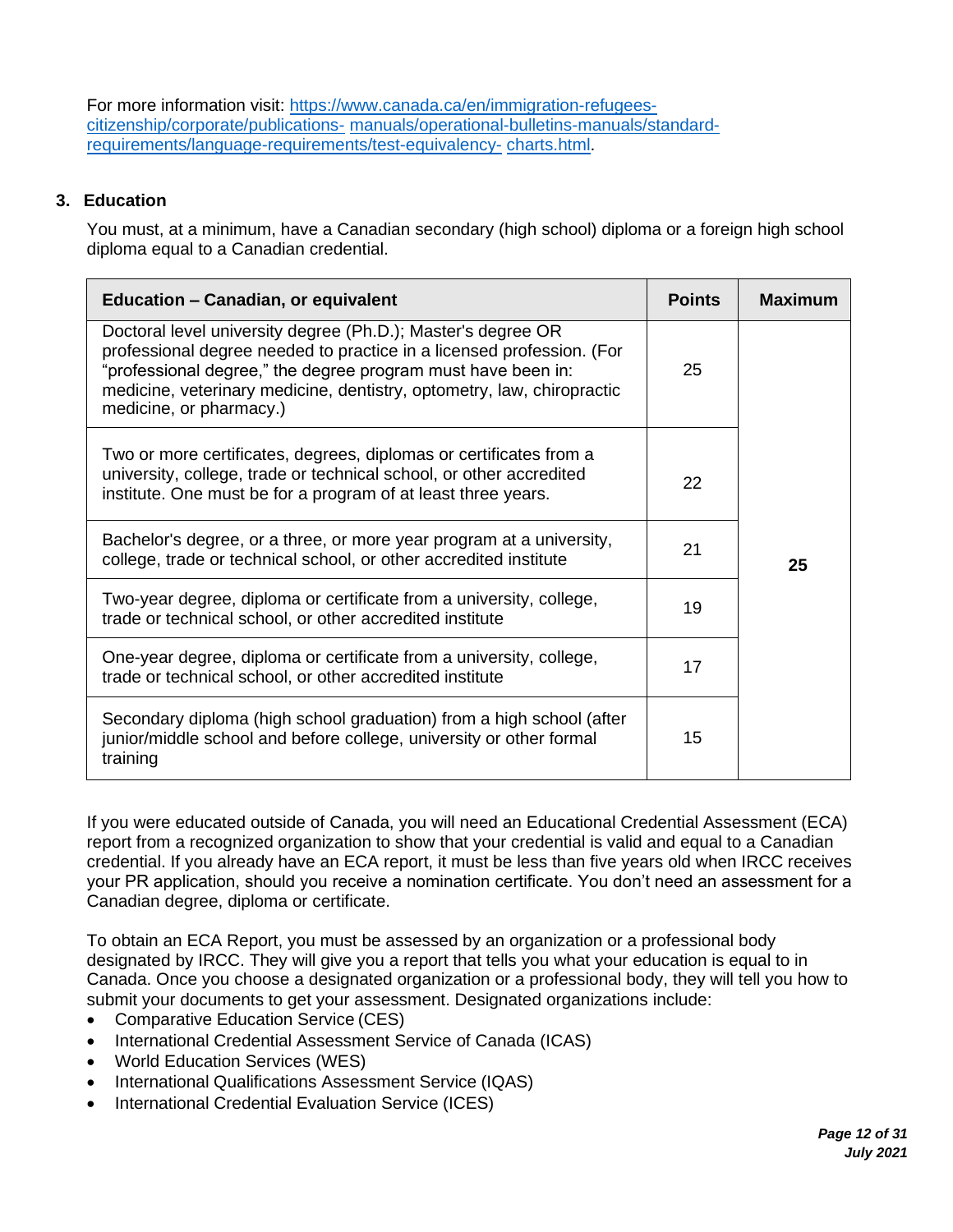- Medical Council of Canada (professional body for doctors)
- Pharmacy Examining Board of Canada (professional body for pharmacists)

Processing times and costs may vary by organization or professional body. For more information about ECAs visit: [www.cic.gc.ca/english/helpcentre/answer.asp?qnum=681&top=29.](http://www.cic.gc.ca/english/helpcentre/answer.asp?qnum=681&top=29)

*Note:* You must indicate to the organization that you are requesting the ECA for purposes of applying to the NBPNP and request that a copy of your report be sent to GNB. Where possible please ensure the ECA is sent electronically to [immigration@gnb.ca.](mailto:immigration@gnb.ca)

The *Apprenticeship and Occupational Certification Branch* (Post-Secondary Education, Training and Labour) and will assess certificates or licenses that are granted by a regulatory authority if they are in a trade or occupation that is similar in scope to any of the [designated occupations i](https://www2.gnb.ca/content/gnb/en/departments/post-secondary_education_training_and_labour/Skills/content/ApprenticeshipAndTrades/DesignatedOccupations.html)n New Brunswick. For more information visit: [https://www2.gnb.ca/content/gnb/en/departments/post](https://www2.gnb.ca/content/gnb/en/departments/post-secondary_education_training_and_labour/Skills/content/ApprenticeshipAndTrades/CredentialRecognition.html)[secondary\\_education\\_training\\_and\\_labour/Skills/content/ApprenticeshipAndTrades/CredentialRecognition.ht](https://www2.gnb.ca/content/gnb/en/departments/post-secondary_education_training_and_labour/Skills/content/ApprenticeshipAndTrades/CredentialRecognition.html) [ml](https://www2.gnb.ca/content/gnb/en/departments/post-secondary_education_training_and_labour/Skills/content/ApprenticeshipAndTrades/CredentialRecognition.html)

### **4. Work Experience**

You may be awarded up to a maximum of 15 points if you have at least one year of full-time paid work the five years before submitting your application. Your work experience must be in the same type of job (have the same NOC) as the job you want to use for your immigration application.

You must show that while working in your primary occupation you performed the duties set out in the lead statement of the occupational description in the NOC. This includes all the essential duties and most of the main duties listed.

Your work experience must:

- Be based on full-time work, which means at least 30 hours per week. [You would have worked, 1,560 hours in a year if you were working full time];
- Be with one or more employers;
- Be in a NOC related to your job offer from a New Brunswick employer;
- Be paid. [Employment that is part of unpaid internships, volunteer experiences and programs of study (such as a co-op) do not qualify towards your work experience];
- Be obtained within Canada and/or abroad;
- If based on self-employment, be validated with official documents through independent third parties; and
- Not be based on self-employment in the retail, food and accommodation sectors.

If you indicate that you have work experience in a regulated profession that requires licensure in the province, you must demonstrate that you have taken the necessary steps toward obtaining a valid licence from the applicable regulatory body during this period. See note in the previous section on Regulated Occupations in New Brunswick.

**Note**: Work experience is not required for international graduates, with a minimum two-year postsecondary diploma or certificate from a New Brunswick university, college, trade or technical school, or accredited New Brunswick institute.

| <b>Years of experience</b> | <b>Points</b> | <b>Maximum</b><br><b>Points</b> |
|----------------------------|---------------|---------------------------------|
| 6+                         | 15            |                                 |
| 4-5 years                  | 12            | 15                              |
| 1-3 years                  | 11            |                                 |